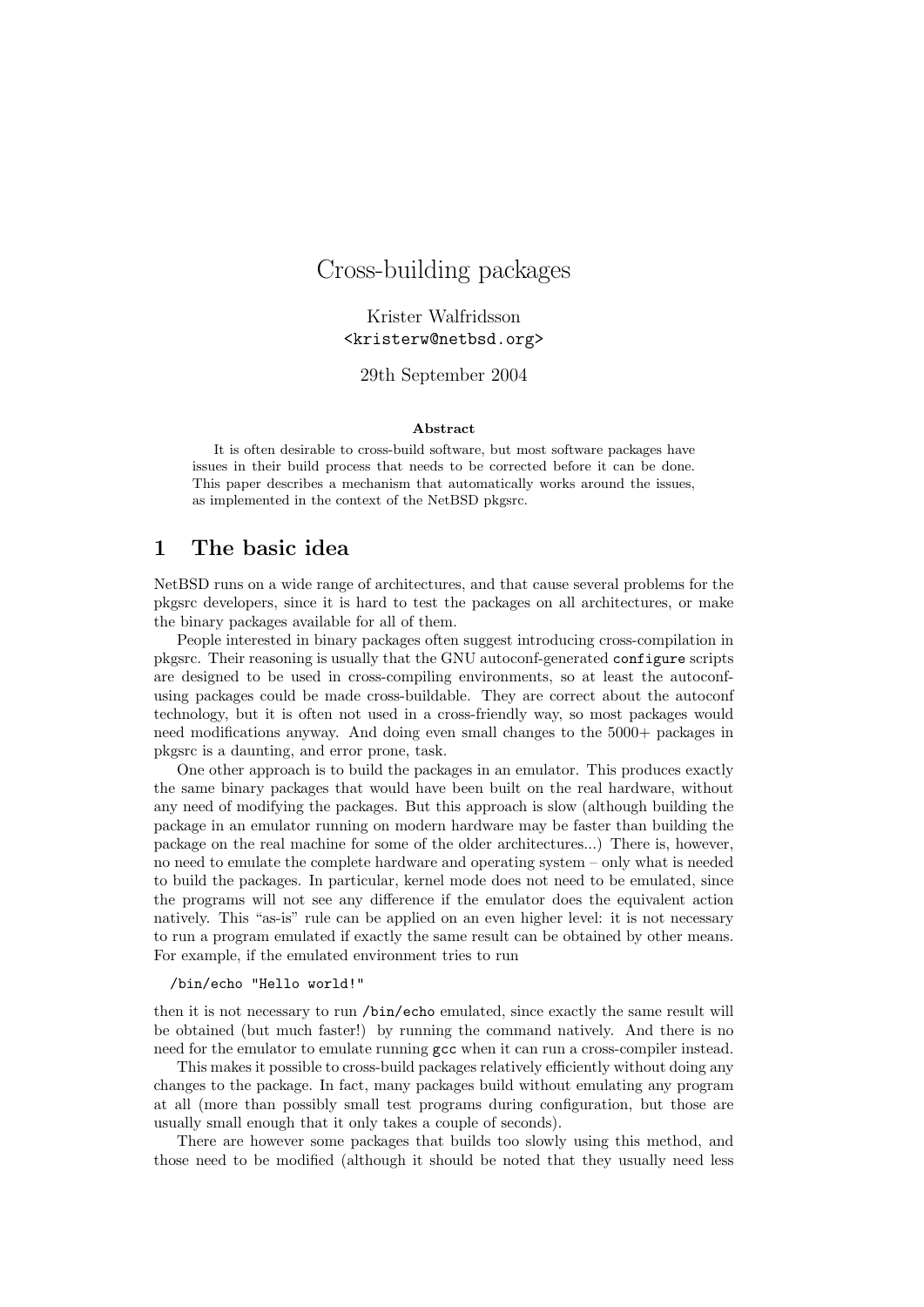modifications than would have been the case for traditional cross-building methods). Experience with an actual implementation of these ideas shows that less than 1% of the packages need this kind of change in order to build efficiently.

The rest of this paper describes the implementation of these ideas.

## 2 How to build packages in pkgsrc

The NetBSD pkgsrc is a framework for building and managing third party software on a variety of operating systems (see http://www.pkgsrc.org/ for a description of its features and inner working). For the rest of this paper it is enough to know that building a binary package (e.g. GNU Emacs) suitable for installing on other systems is as easy as

```
% cd pkgsrc/editors/emacs
% make package
```
This will fetch the source code (using ftp or http), apply pkgsrc specific patches, build the package, run tests to see that it works (if the original source code distribution includes such tests), and tar it up to a binary package.

Pkgsrc does also have a script to build all packages. This mechanism is most often used to find packages that have build problems, or to build the full set of binary packages for download from the NetBSD ftp. This "bulk build" is run by

% cd pkgsrc % sh mk/bulk/build

The build script usually build only the packages that has been updated since the last run, and the packages that depends on them.

## 3 How to cross-build packages

The main goal for the cross-building framework has been to make it as easy to use as possible – both for the pkgsrc developers and the users that want to cross-build packages. Building packages are therefore done exactly as for native packages, although a wrapper is used (in exactly the same way that the standard NetBSD source code is cross-built) instead of the normal make.

```
% cd pkgsrc/editors/emacs
% nbsimmake-shark package
```
There is also a wrapper for sh so that bulk builds can be done:

% cd pkgsrc

% nbsimsh-shark mk/bulk/build

The file system for the target needs to be set up before starting to cross-build packages. This is done by packing up and configuring the standard NetBSD release in the same way that is done when setting up an NFS-mounted root. The cross-building framework does also need to be set up. These two steps can be done by installing the cross-building package for the target architecture.<sup>1</sup>

The rest of this paper will assume cross-building for NetBSD-1.6/shark, with the shark's file system located at /emulroot/shark/.

<sup>1</sup>These packages are not available from pkgsrc yet, but the software can be downloaded from http://www.df.lth.se/~cato/crossbuild/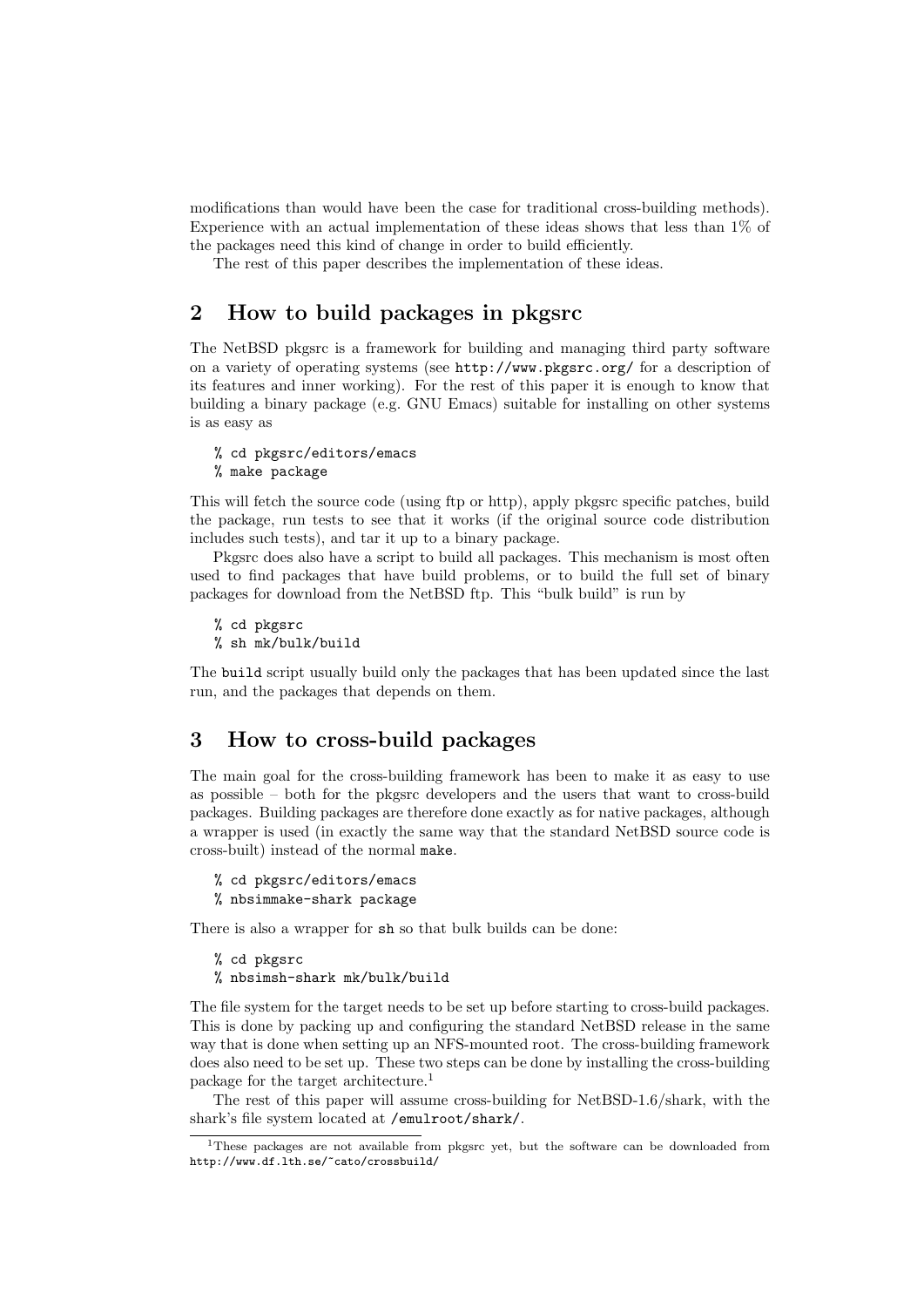## 4 How the cross-building framework is implemented

#### 4.1 The starting point

The first step in the implementation was to find suitable emulators to build on. The GDB distribution has an extensive collection of emulators (which are called simulators in the GDB terminology) that emulates many of the architectures that NetBSD runs on, so this was seen as a good starting point.

The GDB powerpc simulator can even run NetBSD powerpc binaries by running the system calls natively in the same way as must be done for the cross-building framework! That NetBSD emulation is however rather limited, since it was developed for running the GCC test suite only, and the code has bit-rotted over the years, so the GDB NetBSD emulation code has not been used in this project.

There are some important architectures missing from the GDB distribution (such as m68k). It is however rather easy to add the NetBSD system call emulation to "any" emulator, since it is only the machine instruction responsible for entering system calls that is affected. The only thing that needs to be done is to write a small glue layer between the emulator and NetBSD code, to make it possible to read the parameters, return the result of the system call, and to read/write memory from the emulated machine.

### 4.2 Basic functionality

Simple system calls, such as close, are easy to run natively:

```
void do_close(void)
{
 int d = get\_parameter(0);int status = close(d);
  write_status(status);
}
```
The first line gets the parameter that the emulated program provided to the system call. The next line calls the system call natively, and the last line modifies the emulated state so that the emulated program gets the result.

More complex system calls are done in essentially the same way. The only difference is that data may need to be copied between the emulated memory space and the host's memory space:

```
void do_write(void)
{
 int d = get\_parameter(0);EMUL_ADDR buf = get\_parameter(1);
 size_t nbytes = get_parameter(2);
 void* tmp_buf = xmalloc(hbytes);read_memory(tmp_buf, buf, nbytes);
 int status = write(d, tmp_buf, nbytes);write_status(status);
 free(tmp_buf);
}
```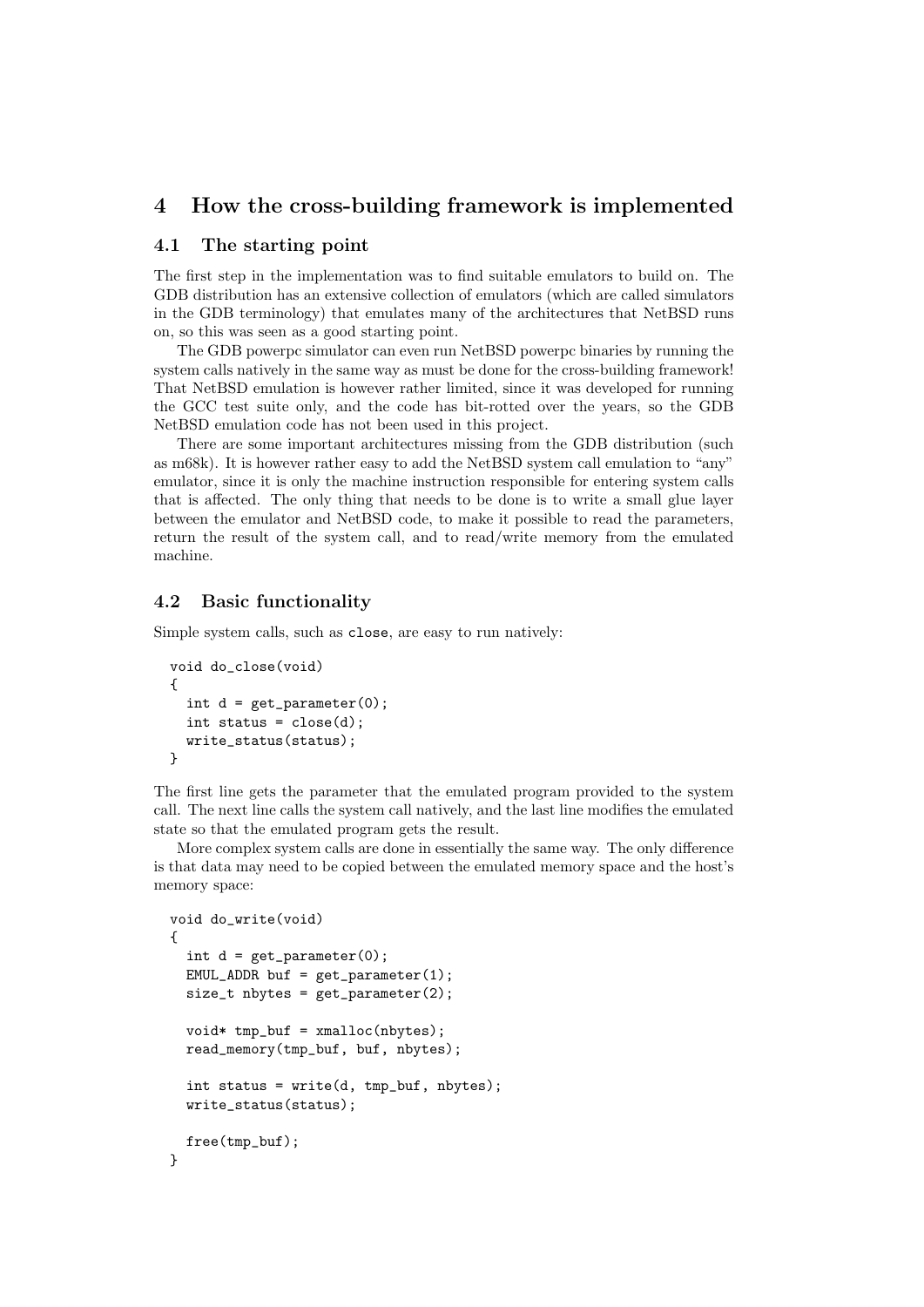Care need to be taken so that differences in endianness, or in the width of data types, are compensated for when moving structures between the different memory spaces, so arrays and structures need to be copied one field at a time:

```
void do_socketpair(void)
{
  int tmp_sv[2];
  int d = get\_parameter(0);int type = get\_parameter(1);
  int protocol = get\_parameter(2);
  EMUL_ADDR sv = get\_parameter(3);int status = socketpair(d, type, protocol, tmp_sv);
  write_status(status);
  if (status != -1)
    {
      WRITE_INT32(sv , tmp_sv[0]);
      WRITE_INT32(sv + 4, tmp_sv[1]);}
}
```
Note that the above function takes advantage of fact that both the target and the host are running NetBSD – the type and protocol would need to be translated if the host were running some other operating system.

#### 4.3 System calls working on files

Not all system calls can be done as straight forward as in the previous section. Consider for example running a program that opens a file through an absolute path:

```
open("/usr/include/machine/types.h", O_RDONLY);
```
It should open the file from the emulated machine's file system, and not the one from the host's file system. This means that the emulator must transform all absolute paths by appending /emulroot/shark before calling the native system call. Modifications are needed in the other direction too; system calls like getcwd does return a path of the form /emulroot/shark/foo that must have the prefix stripped before the control is returned to the emulated program.

#### 4.4 execve

One other special case is the execve system call. A call like

execve("foo", argv, envp);

cannot be run natively as-is, but need to be transformed to

```
execve("emulator", new_argv, envp);
```
where new\_argv is the argv where the arguments needed for the emulator to run the original program have been prepended.

But all programs do not need to be run emulated. Consider for example /bin/echo. This cannot do any "dangerous operations" like starting new programs or accessing paths not present on the command line that need to be transformed, so execve of /bin/echo may as well be run natively. This is true for many programs, although they may need some modifications of arguments. For example /bin/cat is safe too, but it may take file names as arguments, so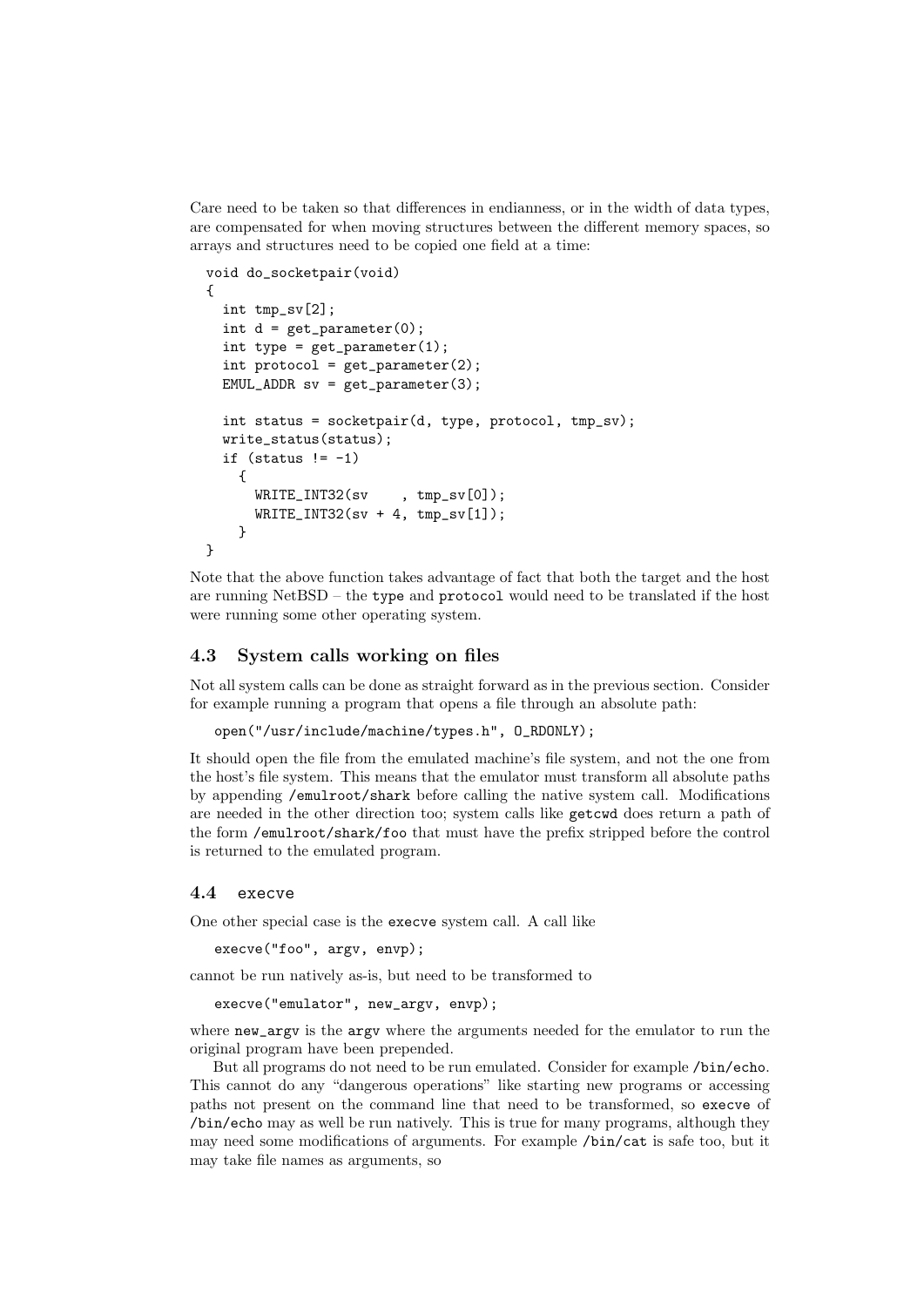cat /path/foo

must be transformed to

cat /emulroot/shark/path/foo

before it is executed.

And some programs may safely be run, unless some special arguments are used. For example

/usr/bin/awk -F "'" '/^PACKAGE\_VERSION=/ {print \$2}' file

is safe, but

/usr/bin/awk -f foo file

is not. This means that a small parser must be implemented for each system binary so that the dangerous constructs can be transformed, or the command run emulated, as appropriate.

One important program in this category is gcc. We may greatly decrease the time needed to build a package by execve a cross-compiler instead of running gcc in the emulator.

One other thing to look out for is environment variables that may affect how the program works. For example, the /usr/bin/install may strip binaries when installing them, and the program to use for stripping is provided in the STRIP environment variable. The emulator must therefor check STRIP to see if it points to a program that can be run natively. The /usr/bin/install need to be run emulated otherwise.

Yet another issue that needs care are symbolic links. Note that all symbolic links made in the emulator must point to the full path within the real file system in order for the following to work

% ln -s /tmp/foo.c . % gcc foo.c

This has the effect that some programs that otherwise would be able to run natively cannot do that. The most important example is tar. The good thing is that tar is rather efficient, so we do not lose much by running it emulated.

#### 4.5 Removing one bottleneck

One of the goals of the cross-building framework is that it should be easy to maintain, so the original idea was to avoid building custom versions of components provided by the NetBSD distribution. Profiling did however show that a big amount of the time spent cross-building was spent in emulating sh and make, so it was decided to create special versions of those two programs to make them safe to run natively. The only difference from the original versions are that the cross-versions have modified all library calls with file parameters so that they are correctly transformed, and modified all calls to the exec-family of calls to use the same mechanism the emulator uses for execve.

This has the effect that there is a risk of the real and emulated make and sh binaries being out of sync, but the goal is to eventually get these changes into the real NetBSD distribution, so this is hopefully just a temporary problem.